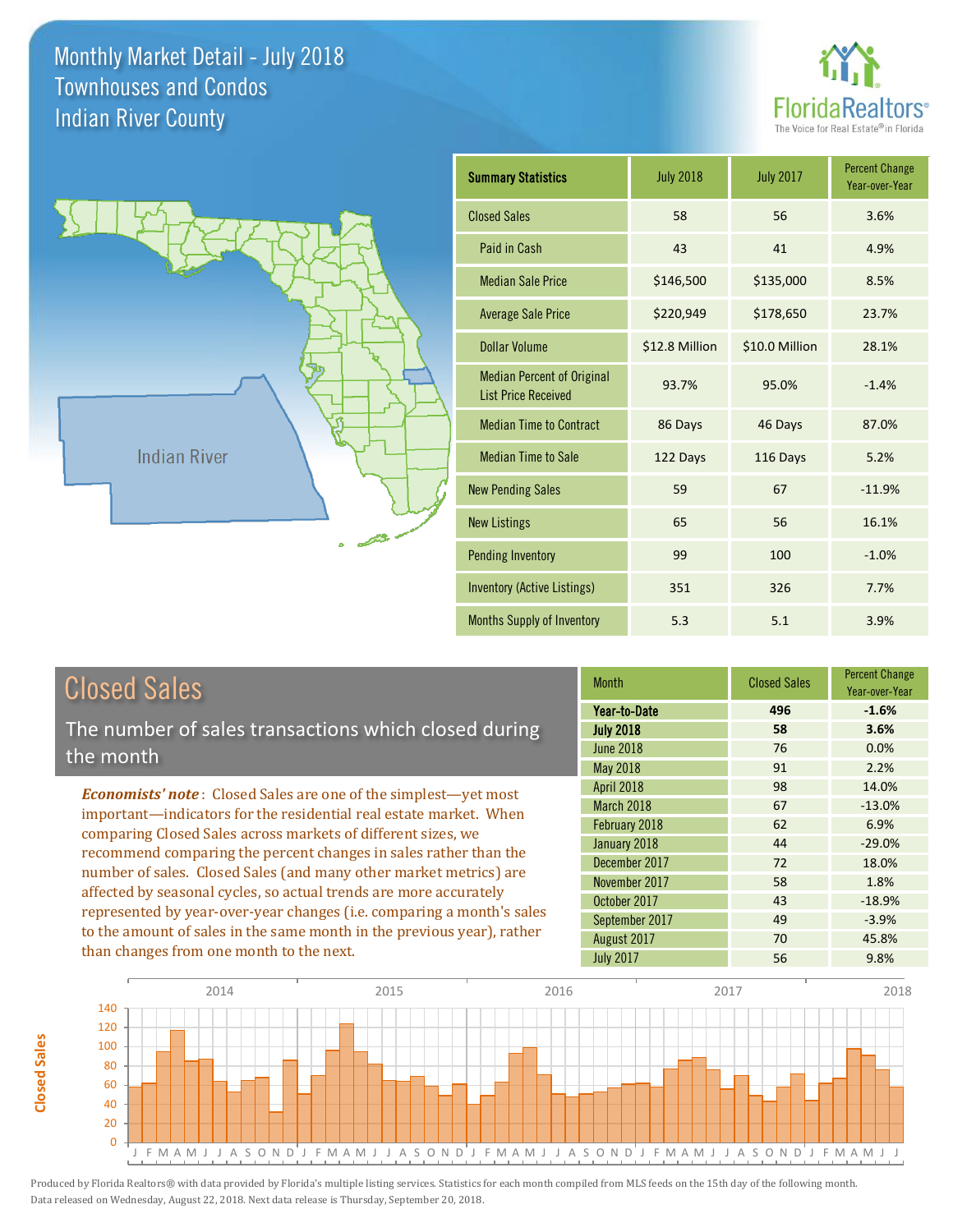

| Cash Sales                                                                     | <b>Month</b>      | <b>Cash Sales</b> | <b>Percent Change</b><br>Year-over-Year |
|--------------------------------------------------------------------------------|-------------------|-------------------|-----------------------------------------|
|                                                                                | Year-to-Date      | 373               | 0.0%                                    |
| The number of Closed Sales during the month in which                           | <b>July 2018</b>  | 43                | 4.9%                                    |
| buyers exclusively paid in cash                                                | <b>June 2018</b>  | 56                | 0.0%                                    |
|                                                                                | May 2018          | 64                | $-3.0%$                                 |
|                                                                                | <b>April 2018</b> | 75                | 10.3%                                   |
|                                                                                | March 2018        | 49                | $-9.3%$                                 |
| <b>Economists' note:</b> Cash Sales can be a useful indicator of the extent to | February 2018     | 45                | 0.0%                                    |
| which investors are participating in the market. Why? Investors are            | January 2018      | 41                | $-4.7%$                                 |
| far more likely to have the funds to purchase a home available up front,       | December 2017     | 53                | 8.2%                                    |
| whoreas the typical homobuyer requires a mortgage or some other                | November 2017     | 33                | $-267%$                                 |

eas the typical homebuyer requires a mortgage or some other form of financing. There are, of course, many possible exceptions, so this statistic should be interpreted with care.

| Year-to-Date     | 373 | $0.0\%$  |
|------------------|-----|----------|
| <b>July 2018</b> | 43  | 4.9%     |
| <b>June 2018</b> | 56  | 0.0%     |
| May 2018         | 64  | $-3.0%$  |
| April 2018       | 75  | 10.3%    |
| March 2018       | 49  | $-9.3%$  |
| February 2018    | 45  | 0.0%     |
| January 2018     | 41  | $-4.7%$  |
| December 2017    | 53  | 8.2%     |
| November 2017    | 33  | $-26.7%$ |
| October 2017     | 28  | $-24.3%$ |
| September 2017   | 37  | 15.6%    |
| August 2017      | 56  | 55.6%    |
| <b>July 2017</b> | 41  | 28.1%    |



### Cash Sales as a Percentage of Closed Sales

The percentage of Closed Sales during the month which were Cash Sales

*Economists' note* : This statistic is simply another way of viewing Cash Sales. The remaining percentages of Closed Sales (i.e. those not paid fully in cash) each month involved some sort of financing, such as mortgages, owner/seller financing, assumed loans, etc.

| Month            | <b>Percent of Closed</b> | <b>Percent Change</b> |
|------------------|--------------------------|-----------------------|
|                  | Sales Paid in Cash       | Year-over-Year        |
| Year-to-Date     | 75.2%                    | 1.6%                  |
| <b>July 2018</b> | 74.1%                    | 1.2%                  |
| <b>June 2018</b> | 73.7%                    | 0.0%                  |
| <b>May 2018</b>  | 70.3%                    | $-5.3%$               |
| April 2018       | 76.5%                    | $-3.3%$               |
| March 2018       | 73.1%                    | 4.3%                  |
| February 2018    | 72.6%                    | $-6.4%$               |
| January 2018     | 93.2%                    | 34.3%                 |
| December 2017    | 73.6%                    | $-8.3%$               |
| November 2017    | 56.9%                    | $-27.9%$              |
| October 2017     | 65.1%                    | $-6.7%$               |
| September 2017   | 75.5%                    | 20.4%                 |
| August 2017      | 80.0%                    | 6.7%                  |
| <b>July 2017</b> | 73.2%                    | 16.7%                 |

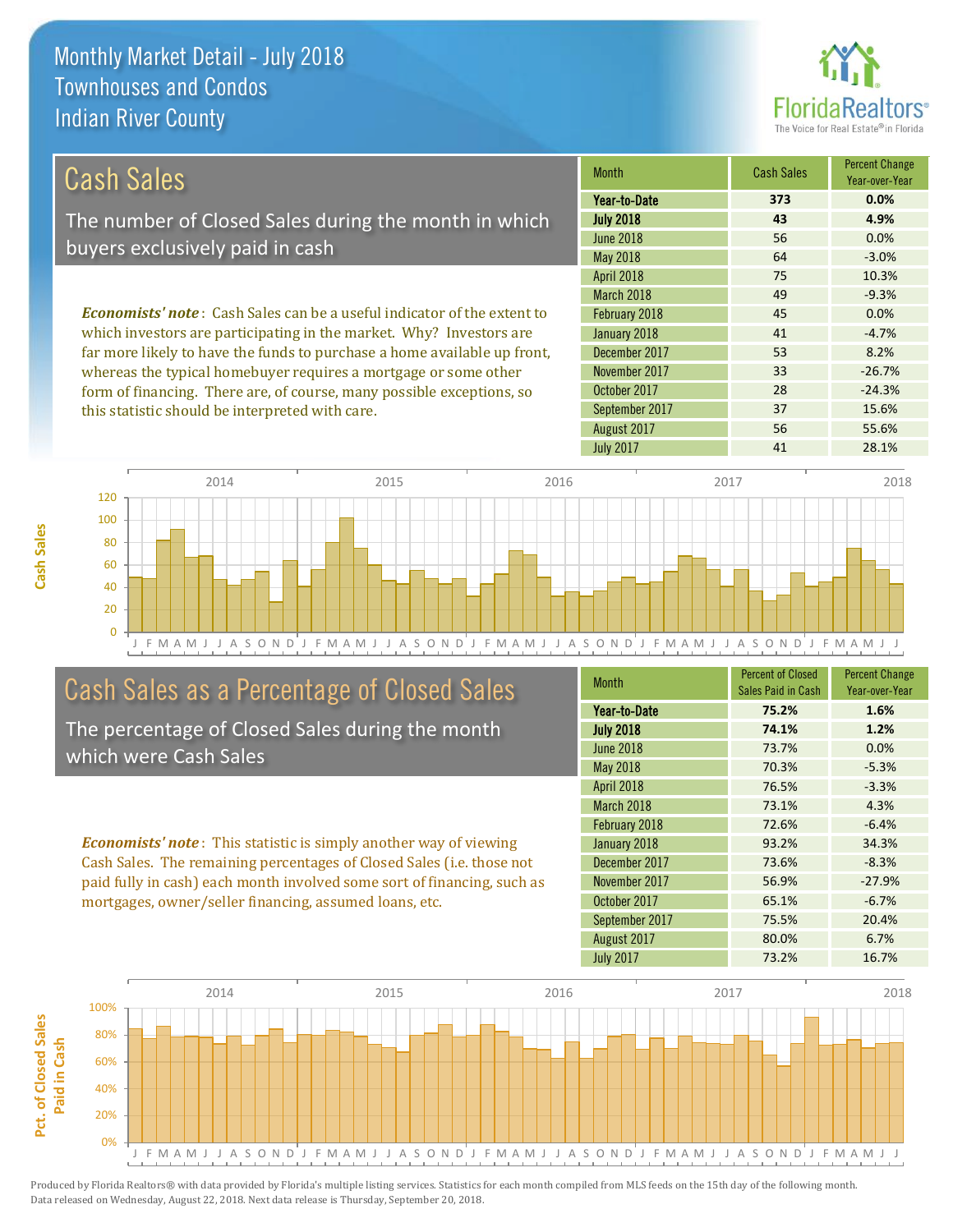

| <b>Median Sale Price</b>                                                  | <b>Month</b>     | <b>Median Sale Price</b> | Percent Change<br>Year-over-Year |
|---------------------------------------------------------------------------|------------------|--------------------------|----------------------------------|
|                                                                           | Year-to-Date     | \$145,000                | 4.3%                             |
| The median sale price reported for the month (i.e. 50%                    | <b>July 2018</b> | \$146,500                | 8.5%                             |
| of sales were above and 50% of sales were below)                          | <b>June 2018</b> | \$168,000                | 22.6%                            |
|                                                                           | May 2018         | \$140,000                | $-3.4%$                          |
|                                                                           | April 2018       | \$172,000                | $-5.9%$                          |
| <b>Economists' note:</b> Median Sale Price is our preferred summary       | March 2018       | \$130,000                | 0.0%                             |
| statistic for price activity because, unlike Average Sale Price, Median   | February 2018    | \$130,000                | 5.3%                             |
| Sale Price is not sensitive to high sale prices for small numbers of      | January 2018     | \$127,500                | 8.1%                             |
| homes that may not be characteristic of the market area. Keep in mind     | December 2017    | \$138,500                | 10.8%                            |
| that median price trends over time are not always solely caused by        | November 2017    | \$136,998                | 24.5%                            |
| changes in the general value of local real estate. Median sale price only | October 2017     | \$139,900                | 7.6%                             |
| reflects the values of the homes that sold each month, and the mix of     | September 2017   | \$130,000                | 1.6%                             |
| the types of homes that sell can change over time.                        | August 2017      | \$127,750                | 10.1%                            |
|                                                                           | <b>July 2017</b> | \$135,000                | $-22.0%$                         |
|                                                                           |                  |                          |                                  |
| 2014<br>2016<br>2015                                                      | 2017             |                          | 2018                             |
| \$200K                                                                    |                  |                          |                                  |



## Average Sale Price

The average sale price reported for the month (i.e. total sales in dollars divided by the number of sales)

*Economists' note* : Usually, we prefer Median Sale Price over Average Sale Price as a summary statistic for home prices. However, Average Sale Price does have its uses—particularly when it is analyzed alongside the Median Sale Price. For one, the relative difference between the two statistics can provide some insight into the market for higher-end homes in an area.

| <b>Month</b>     | <b>Average Sale Price</b> | <b>Percent Change</b><br>Year-over-Year |
|------------------|---------------------------|-----------------------------------------|
| Year-to-Date     | \$256,487                 | $-0.2%$                                 |
| <b>July 2018</b> | \$220,949                 | 23.7%                                   |
| <b>June 2018</b> | \$269,971                 | 9.5%                                    |
| <b>May 2018</b>  | \$206,948                 | $-15.5%$                                |
| April 2018       | \$375,618                 | 24.3%                                   |
| March 2018       | \$188,865                 | $-45.4%$                                |
| February 2018    | \$241,188                 | $-2.3%$                                 |
| January 2018     | \$241,693                 | 24.2%                                   |
| December 2017    | \$187,235                 | $-9.6%$                                 |
| November 2017    | \$211,846                 | 5.3%                                    |
| October 2017     | \$214,972                 | $-4.7%$                                 |
| September 2017   | \$284,391                 | 21.8%                                   |
| August 2017      | \$219,856                 | 49.9%                                   |
| <b>July 2017</b> | \$178,650                 | $-28.3%$                                |

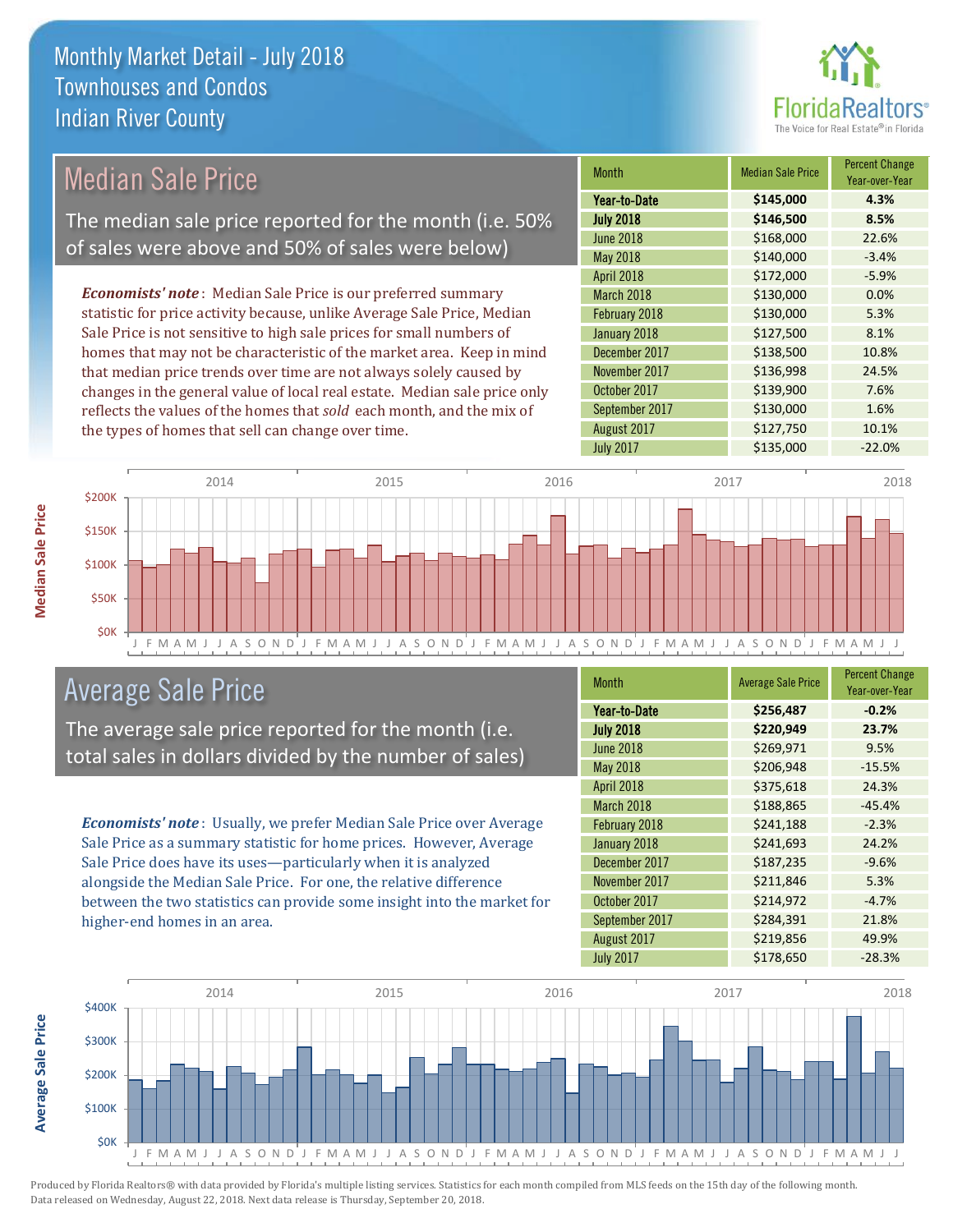

### Dollar Volume

The sum of the sale prices for all sales which closed during the month

*Economists' note* : Dollar Volume is simply the sum of all sale prices in a given time period, and can quickly be calculated by multiplying Closed Sales by Average Sale Price. It is a strong indicator of the health of the real estate industry in a market, and is of particular interest to real estate professionals, investors, analysts, and government agencies. Potential home sellers and home buyers, on the other hand, will likely be better served by paying attention to trends in the two components of Dollar Volume (i.e. sales and prices) individually.

| <b>Month</b>      | Dollar Volume   | <b>Percent Change</b><br>Year-over-Year |
|-------------------|-----------------|-----------------------------------------|
| Year-to-Date      | \$127.2 Million | $-1.8%$                                 |
| <b>July 2018</b>  | \$12.8 Million  | 28.1%                                   |
| <b>June 2018</b>  | \$20.5 Million  | 9.5%                                    |
| May 2018          | \$18.8 Million  | $-13.6%$                                |
| <b>April 2018</b> | \$36.8 Million  | 41.6%                                   |
| March 2018        | \$12.7 Million  | $-52.5%$                                |
| February 2018     | \$15.0 Million  | 4.5%                                    |
| January 2018      | \$10.6 Million  | $-11.8%$                                |
| December 2017     | \$13.5 Million  | 6.7%                                    |
| November 2017     | \$12.3 Million  | 7.2%                                    |
| October 2017      | \$9.2 Million   | $-22.7%$                                |
| September 2017    | \$13.9 Million  | 17.0%                                   |
| August 2017       | \$15.4 Million  | 118.5%                                  |
| <b>July 2017</b>  | \$10.0 Million  | $-21.3%$                                |



# Median Percent of Original List Price Received

The median of the sale price (as a percentage of the original list price) across all properties selling during the month

*Economists' note* : The Median Percent of Original List Price Received is useful as an indicator of market recovery, since it typically rises as buyers realize that the market may be moving away from them and they need to match the selling price (or better it) in order to get a contract on the house. This is usually the last measure to indicate a market has shifted from down to up, so it is what we would call a *lagging* indicator.

| <b>Month</b>     | Med. Pct. of Orig.<br><b>List Price Received</b> | <b>Percent Change</b><br>Year-over-Year |
|------------------|--------------------------------------------------|-----------------------------------------|
| Year-to-Date     | 94.7%                                            | 0.9%                                    |
| <b>July 2018</b> | 93.7%                                            | $-1.4%$                                 |
| <b>June 2018</b> | 93.4%                                            | 0.6%                                    |
| <b>May 2018</b>  | 95.4%                                            | 1.9%                                    |
| April 2018       | 95.7%                                            | 2.1%                                    |
| March 2018       | 95.0%                                            | 0.8%                                    |
| February 2018    | 93.9%                                            | $-0.8%$                                 |
| January 2018     | 95.2%                                            | 1.5%                                    |
| December 2017    | 95.9%                                            | 1.9%                                    |
| November 2017    | 94.6%                                            | 1.2%                                    |
| October 2017     | 95.2%                                            | 1.8%                                    |
| September 2017   | 92.3%                                            | $-2.7%$                                 |
| August 2017      | 94.8%                                            | 2.0%                                    |
| <b>July 2017</b> | 95.0%                                            | 4.2%                                    |

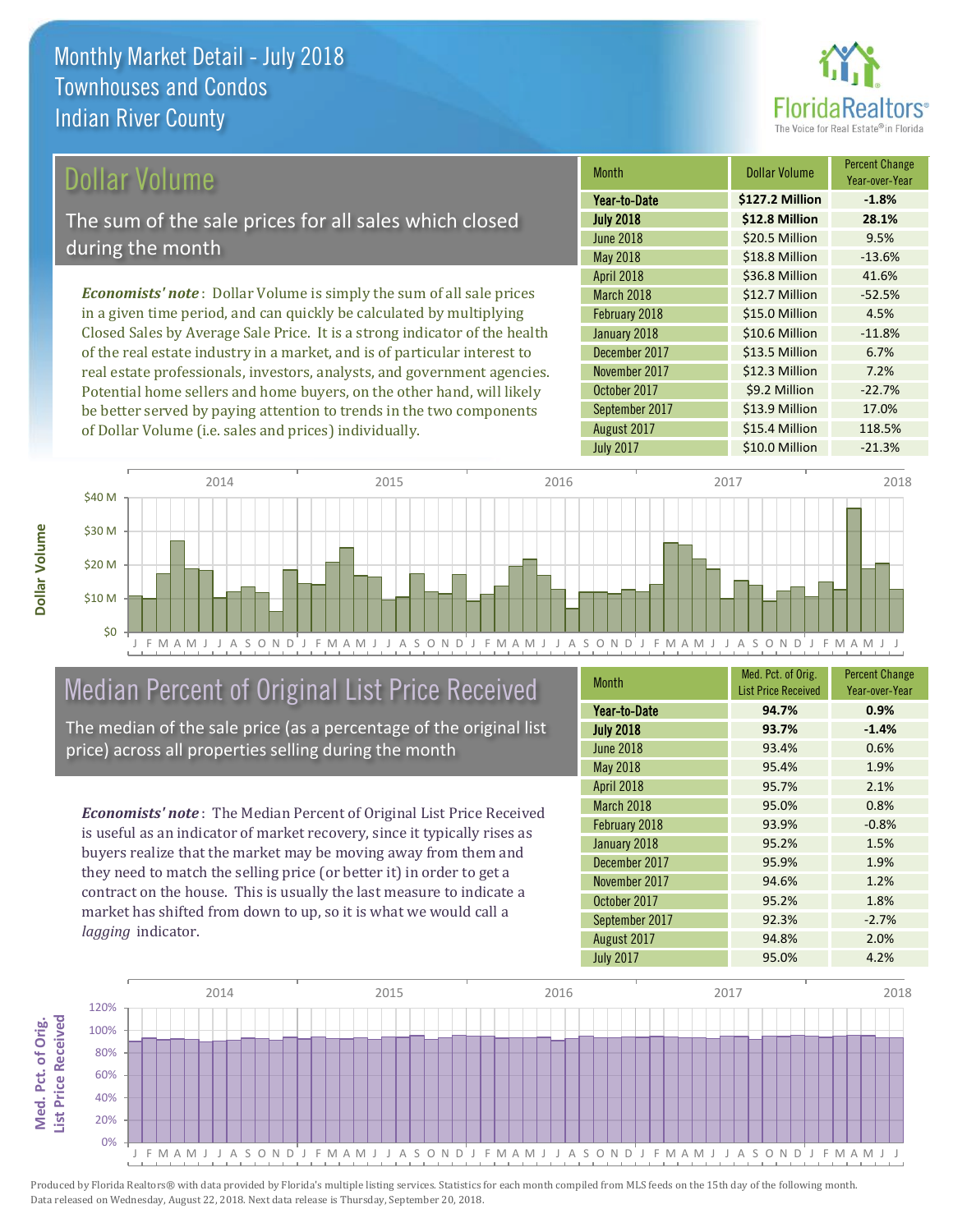

## Median Time to Contract

The median number of days between the listing date and contract date for all Closed Sales during the month

*Economists' note* : Like Time to Sale, Time to Contract is a measure of the length of the home selling process calculated for sales which closed during the month. The difference is that Time to Contract measures the number of days between the initial listing of a property and the signing of the contract which eventually led to the closing of the sale. When the gap between Median Time to Contract and Median Time to Sale grows, it is usually a sign of longer closing times and/or declining numbers of cash sales.

| <b>Month</b>      | <b>Median Time to</b><br>Contract | <b>Percent Change</b><br>Year-over-Year |
|-------------------|-----------------------------------|-----------------------------------------|
| Year-to-Date      | 45 Days                           | $-16.7%$                                |
| <b>July 2018</b>  | 86 Days                           | 87.0%                                   |
| <b>June 2018</b>  | 38 Days                           | $-28.3%$                                |
| May 2018          | 38 Days                           | $-26.9%$                                |
| <b>April 2018</b> | 37 Days                           | $-49.3%$                                |
| March 2018        | 41 Days                           | $-18.0%$                                |
| February 2018     | 44 Days                           | $-41.3%$                                |
| January 2018      | 54 Days                           | 20.0%                                   |
| December 2017     | 46 Days                           | $-43.2%$                                |
| November 2017     | 80 Days                           | 2.6%                                    |
| October 2017      | 46 Days                           | 2.2%                                    |
| September 2017    | 80 Days                           | $-4.8%$                                 |
| August 2017       | 40 Days                           | $-25.9%$                                |
| <b>July 2017</b>  | 46 Days                           | $-34.3%$                                |



### Median Time to Sale

**Median Time to** 

**Median Time to** 

The median number of days between the listing date and closing date for all Closed Sales during the month

*Economists' note* : Time to Sale is a measure of the length of the home selling process, calculated as the number of days between the initial listing of a property and the closing of the sale. *Median* Time to Sale is the amount of time the "middle" property selling this month was on the market. That is, 50% of homes selling this month took *less* time to sell, and 50% of homes took *more* time to sell. Median Time to Sale gives a more accurate picture than Average Time to Sale, which can be skewed upward by small numbers of properties taking an abnormally long time to sell.

| <b>Month</b>     | <b>Median Time to Sale</b> | <b>Percent Change</b><br>Year-over-Year |  |
|------------------|----------------------------|-----------------------------------------|--|
| Year-to-Date     | 88 Days                    | $-10.2%$                                |  |
| <b>July 2018</b> | 122 Days                   | 5.2%                                    |  |
| <b>June 2018</b> | 81 Days                    | $-22.1%$                                |  |
| May 2018         | 82 Days                    | $-10.9%$                                |  |
| April 2018       | 79 Days                    | $-24.0%$                                |  |
| March 2018       | 77 Days                    | $-16.3%$                                |  |
| February 2018    | 79 Days                    | $-30.7%$                                |  |
| January 2018     | 95 Days                    | 9.2%                                    |  |
| December 2017    | 81 Days                    | $-22.9%$                                |  |
| November 2017    | 113 Days                   | $-15.7%$                                |  |
| October 2017     | 102 Days                   | 36.0%                                   |  |
| September 2017   | 120 Days                   | $-11.8%$                                |  |
| August 2017      | 82 Days                    | $-9.9%$                                 |  |
| <b>July 2017</b> | 116 Days                   | $-4.9%$                                 |  |

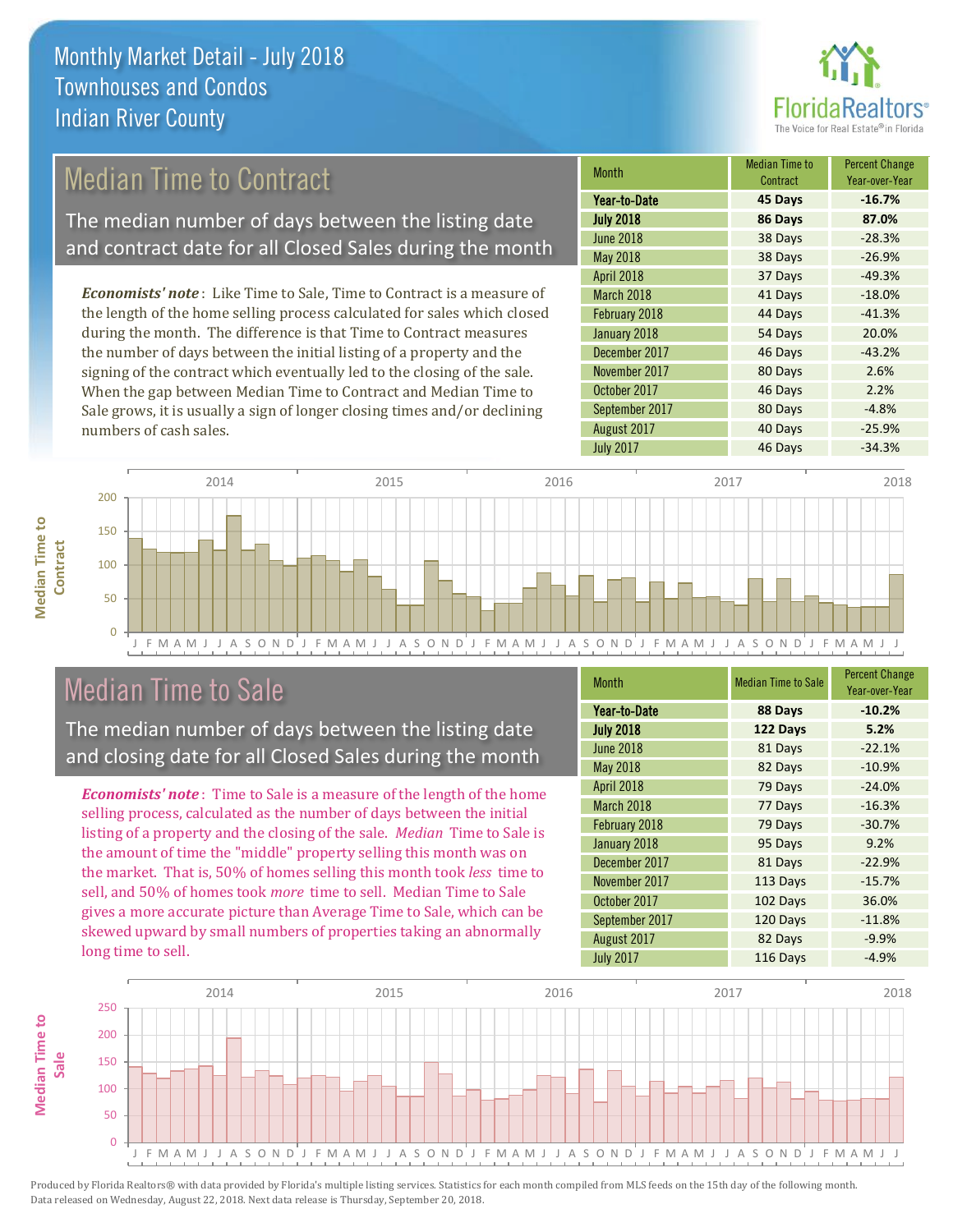distressed properties for sale.



| <b>New Pending Sales</b>                                                       | <b>Month</b>      | <b>New Pending Sales</b> | <b>Percent Change</b><br>Year-over-Year |
|--------------------------------------------------------------------------------|-------------------|--------------------------|-----------------------------------------|
|                                                                                | Year-to-Date      | 573                      | 4.9%                                    |
| The number of listed properties that went under                                | <b>July 2018</b>  | 59                       | $-11.9%$                                |
| contract during the month                                                      | <b>June 2018</b>  | 67                       | 1.5%                                    |
|                                                                                | <b>May 2018</b>   | 79                       | 17.9%                                   |
|                                                                                | <b>April 2018</b> | 93                       | 12.0%                                   |
| <b>Economists' note</b> : Because of the typical length of time it takes for a | March 2018        | 103                      | $-1.9%$                                 |
| sale to close, economists consider Pending Sales to be a decent                | February 2018     | 89                       | 23.6%                                   |
| indicator of potential future Closed Sales. It is important to bear in         | January 2018      | 83                       | $-3.5%$                                 |
| mind, however, that not all Pending Sales will be closed successfully.         | December 2017     | 47                       | $-23.0%$                                |
| So, the effectiveness of Pending Sales as a future indicator of Closed         | November 2017     | 70                       | $-2.8%$                                 |
| Sales is susceptible to changes in market conditions such as the               | October 2017      | 54                       | 25.6%                                   |

J F M A M J J A S O N D J F M A M J J A S O N D J F M A M J J A S O N D J F M A M J J A S O N D J F M A M J J  $\Omega$ 50 100 150 200 2014 2015 2016 2017 2018

# New Listings

The number of properties put onto the market during the month

availability of financing for homebuyers and the inventory of

*Economists' note* : New Listings tend to rise in delayed response to increasing prices, so they are often seen as a lagging indicator of market health. As prices rise, potential sellers raise their estimations of value—and in the most recent cycle, rising prices have freed up many potential sellers who were previously underwater on their mortgages. Note that in our calculations, we take care to not include properties that were recently taken off the market and quickly relisted, since these are not really *new* listings.

| <b>Month</b>     | <b>New Listings</b> | <b>Percent Change</b><br>Year-over-Year |
|------------------|---------------------|-----------------------------------------|
| Year-to-Date     | 725                 | 13.6%                                   |
| <b>July 2018</b> | 65                  | 16.1%                                   |
| <b>June 2018</b> | 70                  | $-12.5%$                                |
| <b>May 2018</b>  | 75                  | $-15.7%$                                |
| April 2018       | 117                 | 28.6%                                   |
| March 2018       | 128                 | 33.3%                                   |
| February 2018    | 144                 | 22.0%                                   |
| January 2018     | 126                 | 16.7%                                   |
| December 2017    | 68                  | 0.0%                                    |
| November 2017    | 79                  | $-11.2%$                                |
| October 2017     | 94                  | 49.2%                                   |
| September 2017   | 46                  | $-28.1%$                                |
| August 2017      | 71                  | 18.3%                                   |
| <b>July 2017</b> | 56                  | 24.4%                                   |

July 2017 67 42.6%

September 2017 135 -46.2% August 2017 **67 21.8%** 



Produced by Florida Realtors® with data provided by Florida's multiple listing services. Statistics for each month compiled from MLS feeds on the 15th day of the following month. Data released on Wednesday, August 22, 2018. Next data release is Thursday, September 20, 2018.

**New Listings**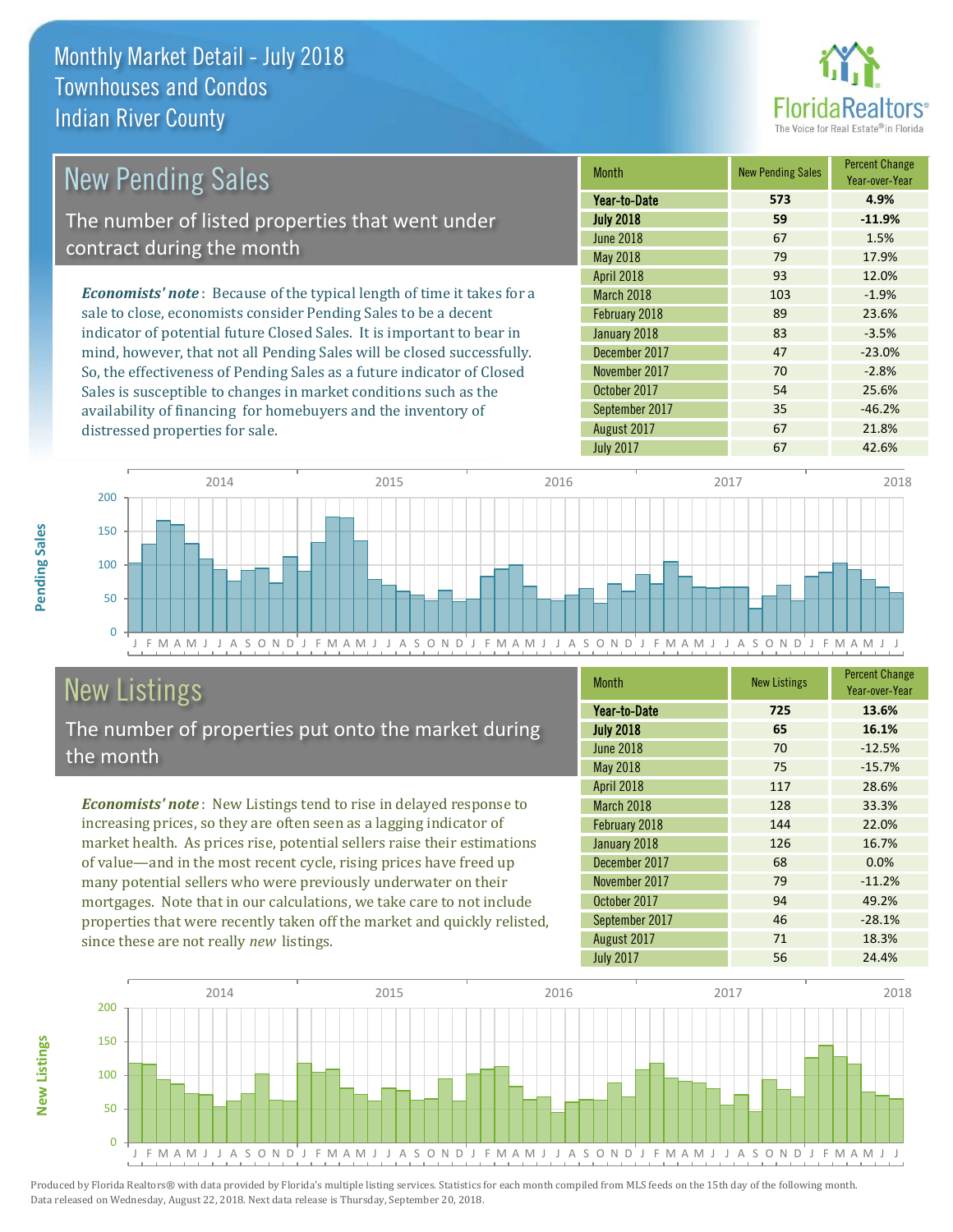

# Inventory (Active Listings) The number of property listings active at the end of the month

*Economists' note* : There are a number of ways to define and calculate Inventory. Our method is to simply count the number of active listings on the last day of the month, and hold this number to compare with the same month the following year. Inventory rises when New Listings are outpacing the number of listings that go off-market (regardless of whether they actually sell). Likewise, it falls when New Listings aren't keeping up with the rate at which homes are going off-market.

| Month                    | Inventory | <b>Percent Change</b><br>Year-over-Year |
|--------------------------|-----------|-----------------------------------------|
| <b>YTD (Monthly Avg)</b> | 392       | 8.0%                                    |
| <b>July 2018</b>         | 351       | 7.7%                                    |
| <b>June 2018</b>         | 360       | 3.4%                                    |
| <b>May 2018</b>          | 407       | 11.2%                                   |
| April 2018               | 423       | 19.8%                                   |
| March 2018               | 415       | 15.9%                                   |
| February 2018            | 421       | 3.4%                                    |
| January 2018             | 369       | $-3.1%$                                 |
| December 2017            | 326       | $-0.9%$                                 |
| November 2017            | 313       | $-10.1%$                                |
| October 2017             | 347       | 7.1%                                    |
| September 2017           | 315       | 3.6%                                    |
| August 2017              | 314       | $-1.9%$                                 |
| <b>July 2017</b>         | 326       | 1.9%                                    |



# Months Supply of Inventory

An estimate of the number of months it will take to deplete the current Inventory given recent sales rates

*Economists' note* : MSI is a useful indicator of market conditions. The benchmark for a balanced market (favoring neither buyer nor seller) is 5.5 months of inventory. Anything higher is traditionally a buyers' market, and anything lower is a sellers' market. There is no single accepted way of calculating MSI. A common method is to divide current Inventory by the most recent month's Closed Sales count, but this count is a usually poor predictor of future Closed Sales due to seasonal cycles. To eliminate seasonal effects, we use the 12-month average of monthly Closed Sales instead.

| <b>Month</b>             | <b>Months Supply</b> | <b>Percent Change</b><br>Year-over-Year |
|--------------------------|----------------------|-----------------------------------------|
| <b>YTD (Monthly Avg)</b> | 6.0                  | 5.3%                                    |
| <b>July 2018</b>         | 5.3                  | 3.9%                                    |
| <b>June 2018</b>         | 5.5                  | 1.9%                                    |
| <b>May 2018</b>          | 6.2                  | 8.8%                                    |
| April 2018               | 6.5                  | 18.2%                                   |
| March 2018               | 6.5                  | 18.2%                                   |
| February 2018            | 6.5                  | 1.6%                                    |
| January 2018             | 5.7                  | $-5.0%$                                 |
| December 2017            | 4.9                  | $-9.3%$                                 |
| November 2017            | 4.8                  | $-15.8%$                                |
| October 2017             | 5.3                  | 0.0%                                    |
| September 2017           | 4.8                  | $-4.0%$                                 |
| August 2017              | 4.7                  | $-7.8%$                                 |
| <b>July 2017</b>         | 5.1                  | 2.0%                                    |

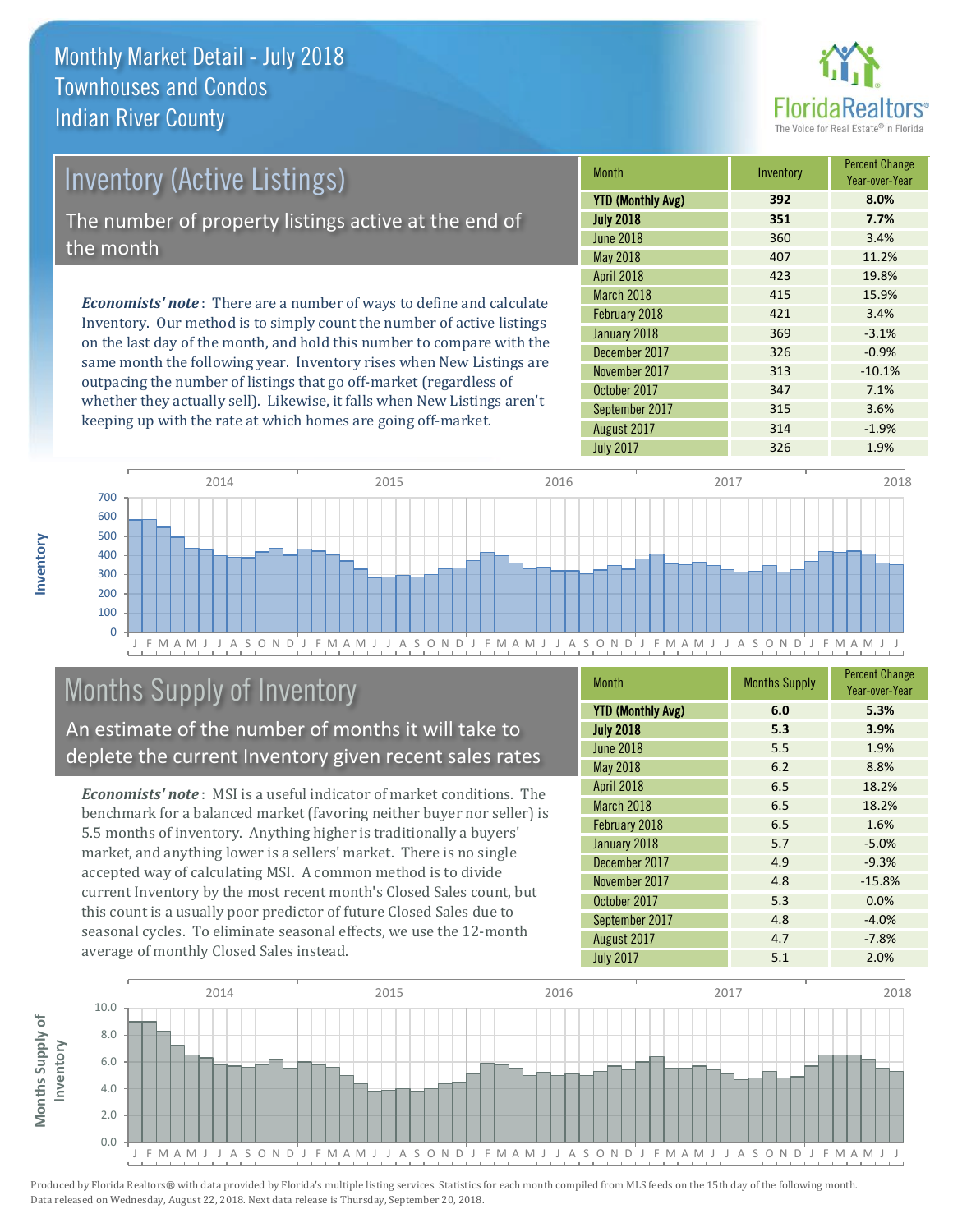

### Closed Sales by Sale Price

The number of sales transactions which closed during the month

*Economists' note:* Closed Sales are one of the simplest—yet most important—indicators for the residential real estate market. When comparing Closed Sales across markets of different sizes, we recommend comparing the percent changes in sales rather than the number of sales. Closed Sales (and many other market metrics) are affected by seasonal cycles, so actual trends are more accurately represented by year-over-year changes (i.e. comparing a month's sales to the amount of sales in the same month in the previous year), rather than changes from one month to the next.





### Median Time to Contract by Sale Price The median number of days between the listing date and contract date for all Closed Sales during the month

*Economists' note* : Like Time to Sale, Time to Contract is a measure of the length of the home selling process calculated for sales which closed during the month. The difference is that Time to Contract measures the number of days between the initial listing of a property and the signing of the contract which eventually led to the closing of the sale. When the gap between Median Time to Contract and Median Time to Sale grows, it is usually a sign of longer closing times and/or declining numbers of cash sales.

| <b>Sale Price</b>     | Median Time to<br>Contract | <b>Percent Change</b><br>Year-over-Year |
|-----------------------|----------------------------|-----------------------------------------|
| Less than \$50,000    | (No Sales)                 | N/A                                     |
| \$50,000 - \$99,999   | 65 Days                    | 25.0%                                   |
| $$100,000 - $149,999$ | 77 Days                    | 165.5%                                  |
| $$150,000 - $199,999$ | 95 Days                    | $-2.1%$                                 |
| \$200,000 - \$249,999 | 33 Days                    | $-78.3%$                                |
| \$250,000 - \$299,999 | 207 Days                   | 508.8%                                  |
| \$300,000 - \$399,999 | 149 Days                   | 5.7%                                    |
| \$400,000 - \$599,999 | 150 Days                   | 294.7%                                  |
| \$600,000 - \$999,999 | 143 Days                   | N/A                                     |
| \$1,000,000 or more   | 49 Days                    | N/A                                     |



Produced by Florida Realtors® with data provided by Florida's multiple listing services. Statistics for each month compiled from MLS feeds on the 15th day of the following month. Data released on Wednesday, August 22, 2018. Next data release is Thursday, September 20, 2018.

**Median Time to Contract**

**Median Time to Contract**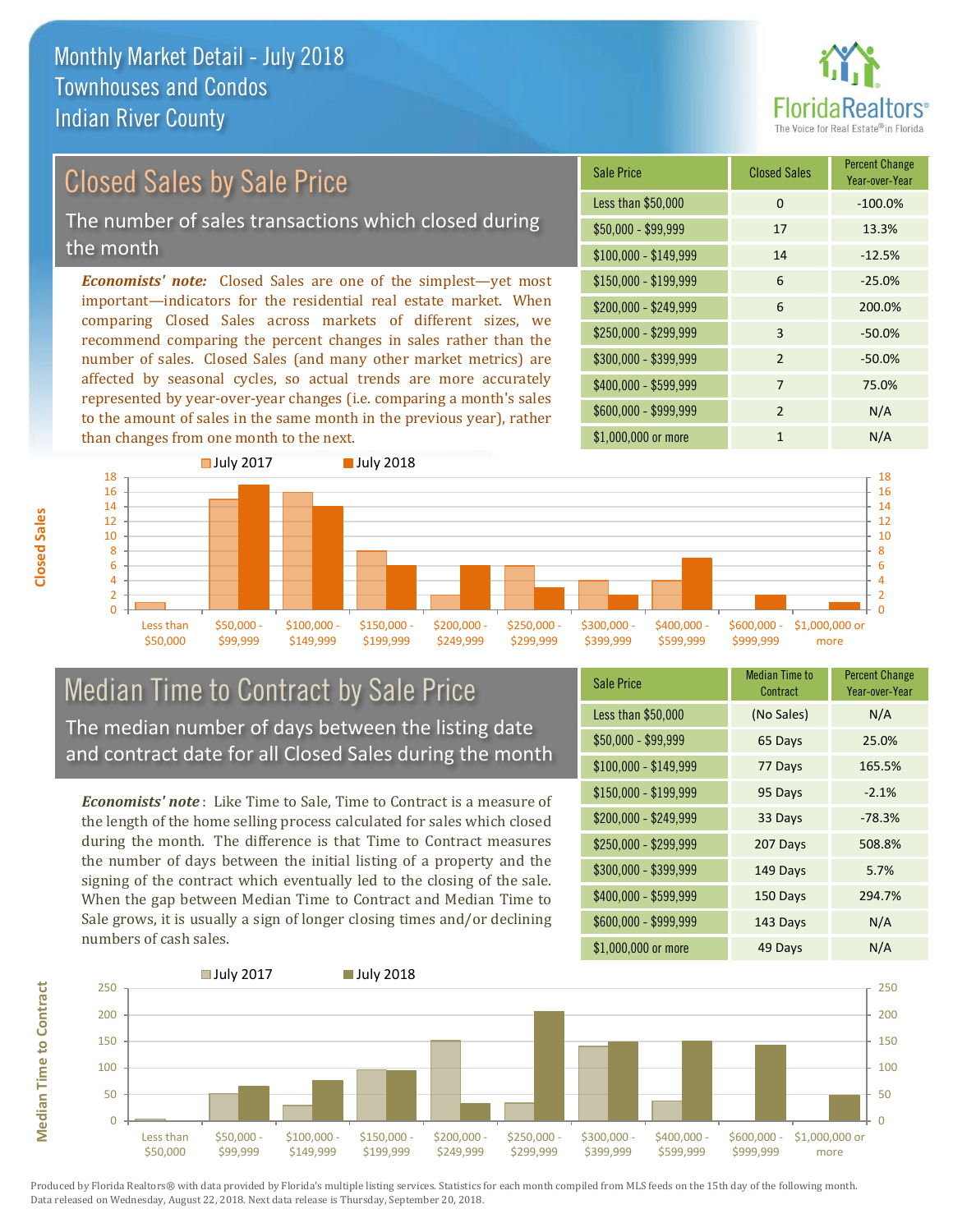

# New Listings by Initial Listing Price

The number of properties put onto the market during the month

*Economists' note:* New Listings tend to rise in delayed response to increasing prices, so they are often seen as a lagging indicator of market health. As prices rise, potential sellers raise their estimations of value—and in the most recent cycle, rising prices have freed up many potential sellers who were previously underwater on their mortgages. Note that in our calculations, we take care to not include properties that were recently taken off the market and quickly relisted, since these are not really *new* listings.

| <b>Initial Listing Price</b> | <b>New Listings</b> | <b>Percent Change</b><br>Year-over-Year |
|------------------------------|---------------------|-----------------------------------------|
| Less than \$50,000           | $\Omega$            | $-100.0%$                               |
| \$50,000 - \$99,999          | 14                  | 0.0%                                    |
| $$100,000 - $149,999$        | 13                  | 8.3%                                    |
| $$150,000 - $199,999$        | 10                  | 66.7%                                   |
| \$200,000 - \$249,999        | 5                   | 66.7%                                   |
| \$250,000 - \$299,999        | $\Omega$            | $-100.0%$                               |
| \$300,000 - \$399,999        | 6                   | 200.0%                                  |
| \$400,000 - \$599,999        | 8                   | $-20.0%$                                |
| \$600,000 - \$999,999        | 5                   | 25.0%                                   |
| \$1,000,000 or more          | 4                   | 100.0%                                  |



### Inventory by Current Listing Price The number of property listings active at the end of the month

*Economists' note* : There are a number of ways to define and calculate Inventory. Our method is to simply count the number of active listings on the last day of the month, and hold this number to compare with the same month the following year. Inventory rises when New Listings are outpacing the number of listings that go off-market (regardless of whether they actually sell). Likewise, it falls when New Listings aren't keeping up with the rate at which homes are going off-market.

| <b>Current Listing Price</b> | Inventory | <b>Percent Change</b><br>Year-over-Year |
|------------------------------|-----------|-----------------------------------------|
| Less than \$50,000           | 0         | $-100.0%$                               |
| $$50,000 - $99,999$          | 46        | 2.2%                                    |
| $$100,000 - $149,999$        | 43        | $-8.5%$                                 |
| $$150,000 - $199,999$        | 37        | 8.8%                                    |
| \$200,000 - \$249,999        | 31        | 40.9%                                   |
| \$250,000 - \$299,999        | 29        | 3.6%                                    |
| \$300,000 - \$399,999        | 52        | 33.3%                                   |
| $$400,000 - $599,999$        | 51        | 8.5%                                    |
| \$600,000 - \$999,999        | 39        | 85.7%                                   |
| \$1,000,000 or more          | 23        | $-45.2%$                                |



Produced by Florida Realtors® with data provided by Florida's multiple listing services. Statistics for each month compiled from MLS feeds on the 15th day of the following month. Data released on Wednesday, August 22, 2018. Next data release is Thursday, September 20, 2018.

**Inventory**